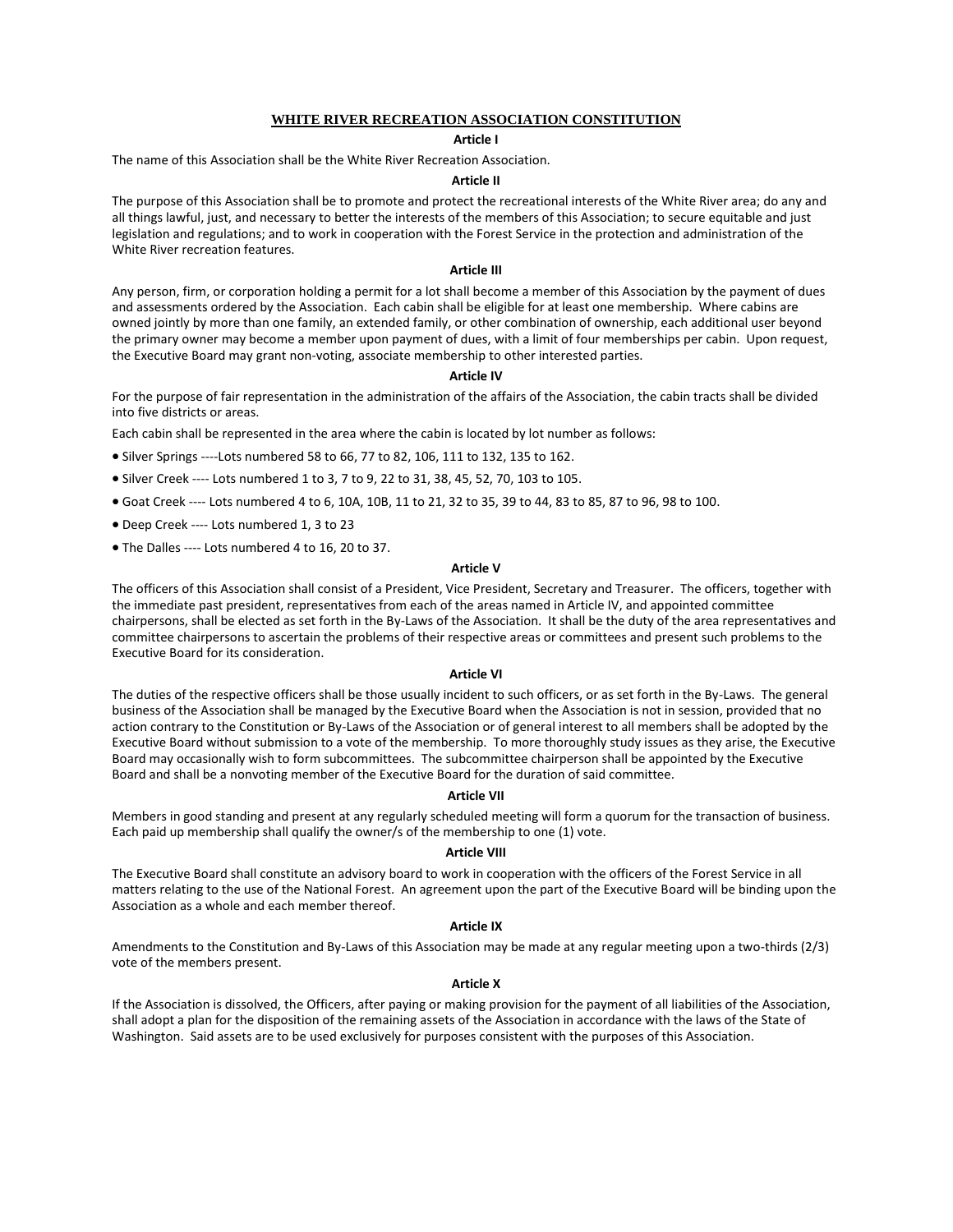# **WHITE RIVER RECREATION ASSOCIATION BY-LAWS**

## **Article I**

The annual meeting of this Association shall be held during the months of October or November at a time and place designated by the Executive Board. Special meetings of the Association shall be called by the President when he/she deems it necessary, or when requested by two or more members of the Executive Board and shall be held at such time and place as designated by the Executive Board. Notice of the annual meeting and any special meetings shall be mailed to all members and to the proper Forest Service officials at least 15 days before the time such meetings are to be held.

Regular Executive Board meetings shall be held quarterly at a time and place designated by the President.

#### **Article II**

It shall be the duty of the President to preside at all meetings; to present a report at the annual meeting; to have general supervision of the work of the Association; and to direct the work of the other officers. He/she shall be required to call any special meeting of the Executive Board as he/she deems necessary, or upon the written request of two or more members of the Executive Board.

# **Article III**

The Vice President shall perform all the duties of the President in his/her absence or inability to act and it shall be the duty of the Vice President to organize the annual summer picnic.

### **Article IV**

It shall be the duty of the Secretary to conduct the correspondence of the Association and to record the minutes of the Executive Board meetings and meetings of the members. He/she shall be responsible for the production and distribution of quarterly newsletters, bi-yearly members' directories, the content of the WRRA website, and keeping the members' roster up to date on a quarterly basis. A Webmaster shall be appointed, subject to the approval of the Executive Board. The Webmaster shall direct the technical aspects of the website. He/she shall report to the Secretary and to the Executive Board. The Secretary shall receive up to \$500 per year as compensation. (Revised 11/03/2007)

### **Article V**

It shall be the duty of the Treasurer to keep all financial records and general accounts; to receive all dues and assessments ordered by the Association; and to pay all bills directed by the Executive Board. He/she shall report to the Association at its Annual Meeting in writing, giving an account of the transactions, amounts received and disbursed, to and from whom, and for what purpose. Donations for special purposes shall be presented to the Executive Board for acceptance. His/her books shall be open for inspection by any member of the Association or the District Ranger by appointment at any time.

### **Article VI**

The purpose of the WRRA website is to maintain timely and effective communications via the internet with the membership on Association matters and concerns in accordance with the mission of WRRA as stated in Article II of the WRRA Constitution. It will be the policy of the Association to respect the privacy of its membership and to not intentionally divulge personal information of its members to outside parties. (Inserted 11/03/07)

#### **Article VII**

The Executive Board shall appoint a Nominating Committee of five members at the spring meeting of the Association, one from each of the five areas named in Article IV of the Constitution. The Nominating Committee shall present, in a newsletter prior to the fall meeting, the names of those members it recommends to fill the positions of President, Vice President, Secretary, Treasurer, and area representatives as described below.

Officers and Area Representatives shall be elected at the fall meeting as follows: The President, Vice President, Secretary and Treasurer shall be elected for terms of two years. The President and Vice President shall be elected in even numbered years, the Secretary and Treasurer in odd numbered years.

The representatives from the areas named in Article IV of the Constitution shall be elected for terms of two years. One Silver Springs, one Goat Creek and one Deep Creek representatives shall be elected in even numbered years. One Silver Springs, one Goat Creek, the Silver Creek and the Dalles representative shall be elected in odd numbered years. Each area shall elect its own representative with each paid up membership having one vote. One person so elected shall represent each forty (40) cabins or a fraction thereof: (Revised November, 2008)

- Two representatives from Silver Springs
- One representative from Silver Creek
- Two representatives from Goat Creek
- One representative from Deep Creek
- One representative from The Dalles

The Executive Board shall have the power to appoint any member of the Association to fill the unexpired term of any officer or representative.